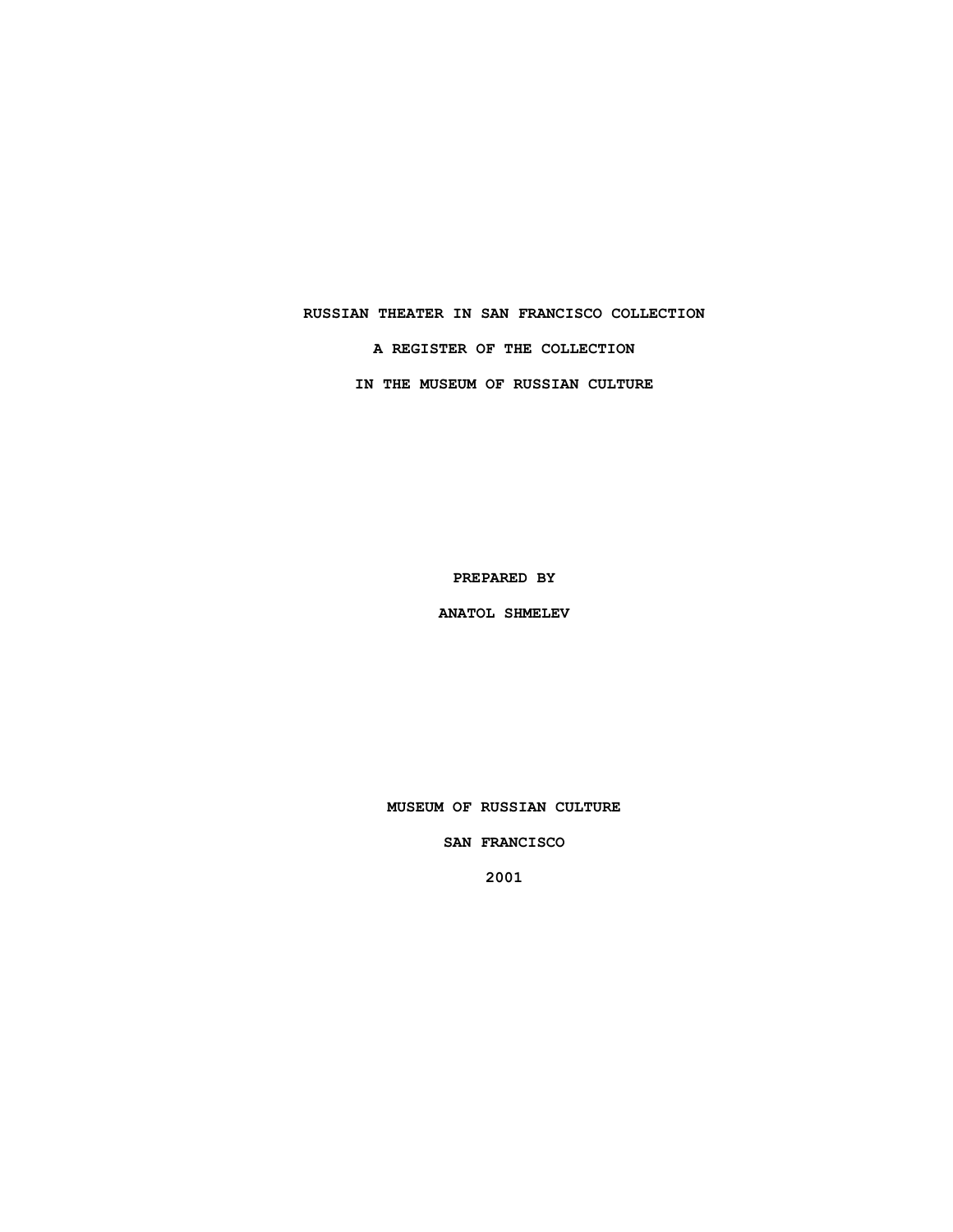## **SCOPE AND CONTENT NOTE**

## **RUSSIAN THEATER IN SAN FRANCISCO COLLECTION**

**This collection contains three scrapbooks of materials (clippings, correspondence, programs, publicity stills) pertaining to the activities of Russian theatrical groups in San Francisco, California, 1923-1956.**

**Detailed processing and preservation microfilming for these materials were made possible by a generous grant from the National Endowment for the Humanities and by matching funds from the Hoover Institution and Museum of Russian Culture. The grant also provides depositing a microfilm copy in the Hoover Institution Archives. The original materials and copyright to them (with some exceptions) are the property of the Museum of Russian Culture, San Francisco. A transfer table indicating corresponding box and reel numbers is appended to this register.**

**The Hoover Institution assumes all responsibility for notifying users that they must comply with the copyright law of the United States (Title 17 United States Code) and Hoover Rules for the Use and Reproduction of Archival Materials.**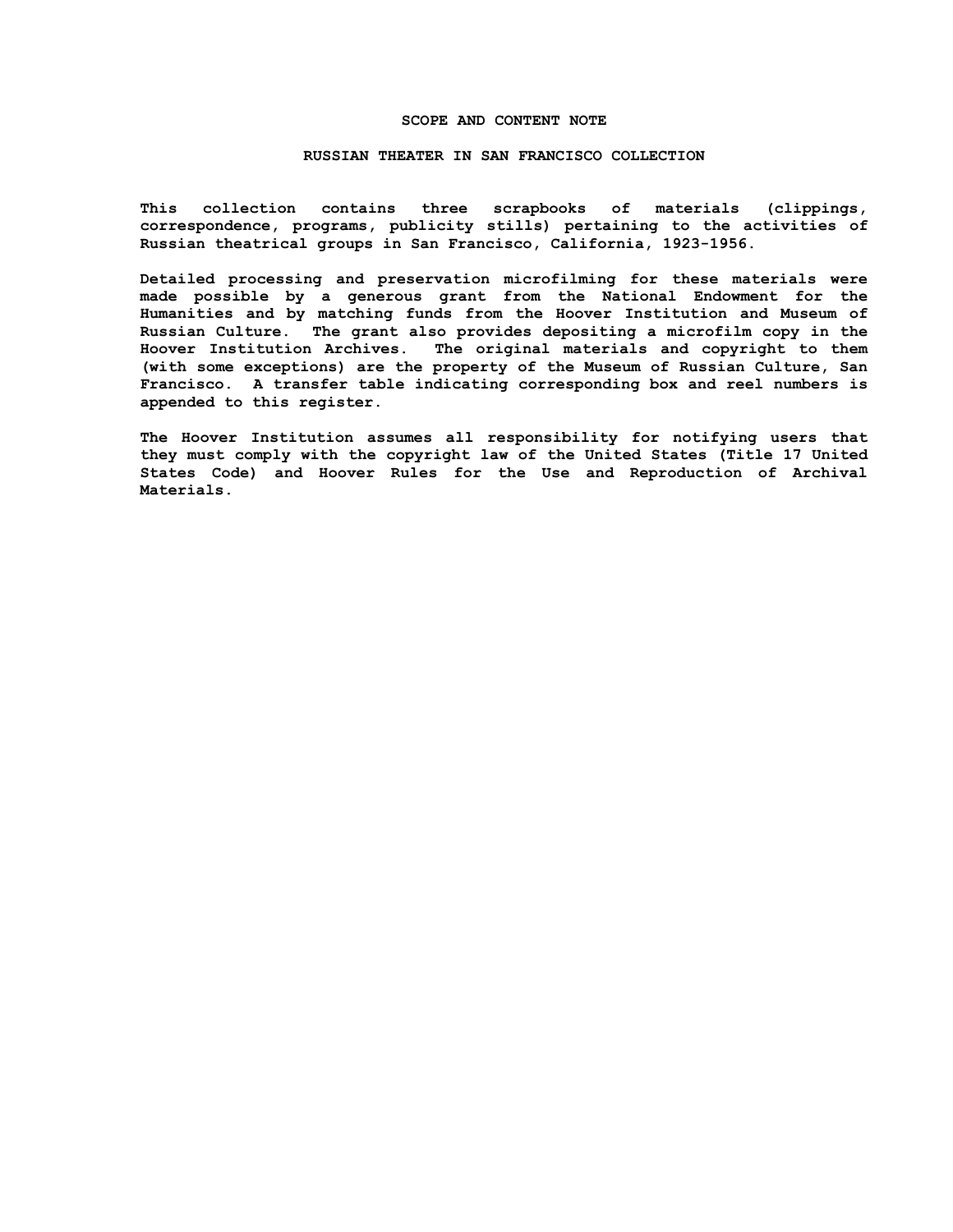# **REGISTER**

# **RUSSIAN THEATER IN SAN FRANCISCO COLLECTION**

# **SERIES DESCRIPTION:**

# **Box Nos Series**

**1 SCRAPBOOKS, 1923-1956. Clippings, correspondence, programs, publicity stills**